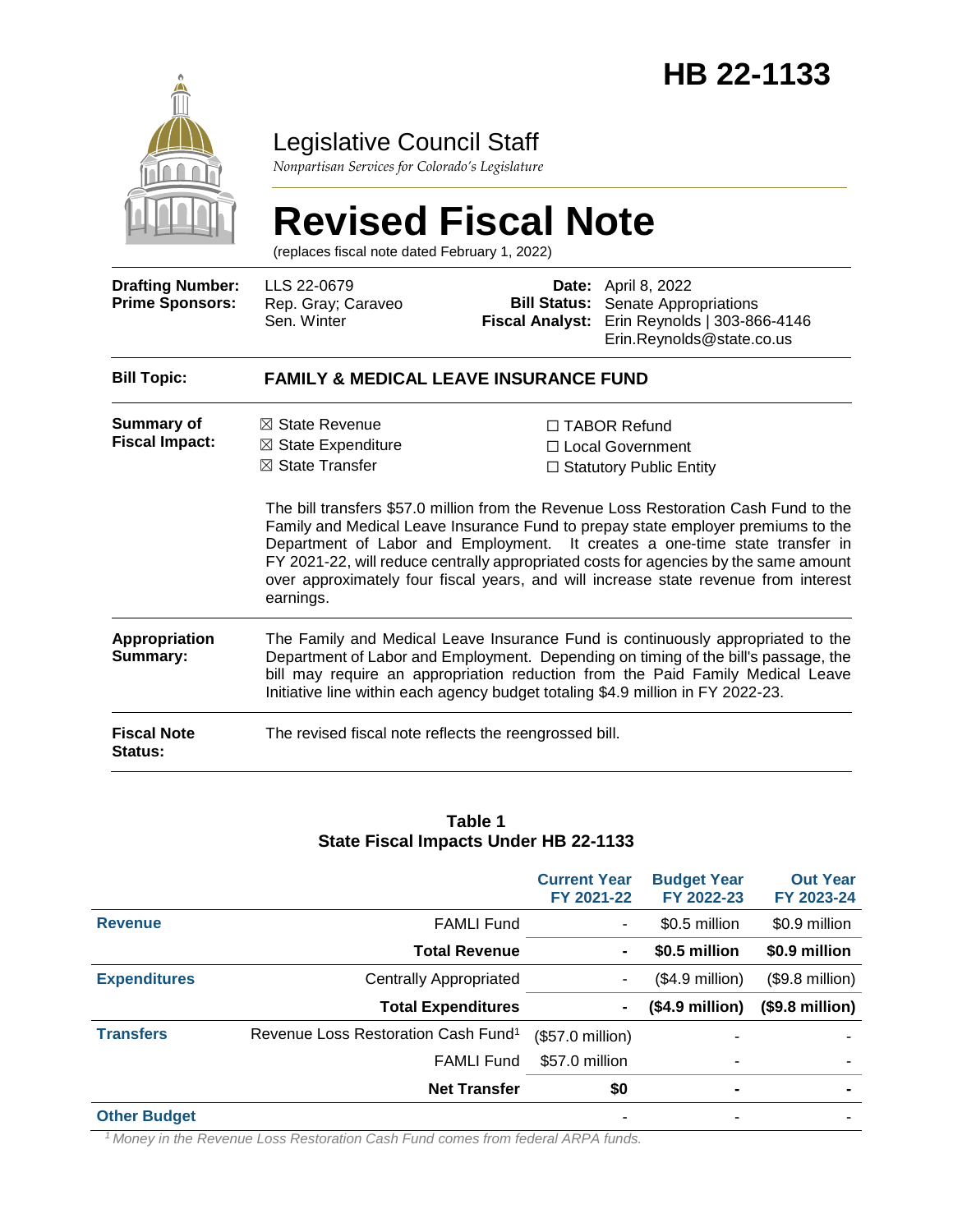Page 2

## Page 2<br>April 8, 2022 **HB 22-1133**

#### **Summary of Legislation**

The bill transfers \$57.0 million from the Revenue Loss Restoration Cash Fund to the Family and Medical Leave Insurance Fund for advance payments into state employer accounts under the Paid Family and Medical Leave Insurance Act administered by the Division of Family and Medical Leave Insurance in the Colorado Department of Labor and Employment (CDLE). The credit for the advance payments will include interest earnings.

When those accounts have a \$0 balance, the state will begin paying quarterly premiums. The division must report the manner in which it determines the state will receive credit for the advance payment and interest earnings to the Department of Personnel and Administration, the Office of State Planning and Budgeting, and the Joint Budget Committee by December 31, 2022. The bill specifies that advance payments of premiums do not constitute indebtedness or a state liability and are exempt from the state's fiscal rules.

#### **Background**

The Family and Medical Leave Insurance Program, administered by the CDLE, was approved by voters in November 2020 through citizen-initiated Proposition 118. The program was created as an enterprise and its revenue does not count toward the state's revenue limit under TABOR. It requires employers and employees in Colorado to pay a payroll premium of 0.90 percent, with a minimum of half paid by the employer, beginning January 1, 2023, in order to finance paid family and medical leave insurance benefits. Premiums are capped at the Social Security Wage Base. Beginning January 1, 2024, eligible employees may receive up to 12 weeks of paid family and medical leave insurance benefits. Apart from a \$1.5 million transfer from the General Fund to the Family and Medical Leave Insurance Fund made through Senate 21-251, the program does not expect to receive funding until January 1, 2023, when premiums collections begin. If House Bill 22-1305 is adopted, the program will also receive up to \$57.5 million General Fund to backfill a 0.90 percent premium reduction for all employers from January 1, 2023, through June 30, 2023, through a transfer made on July 1, 2023. For more information about the program, see: [famli.colorado.gov.](https://famli.colorado.gov/)

#### **State Revenue**

The bill will increase state revenue from interest earnings by about \$0.5 million in FY 2022-23 (half-year impact) and \$0.9 million in FY 2023-24. This revenue is received in the Family and Medical Leave Insurance Fund and credited toward the state's prepayments of employee family and medical leave premiums. Overall, the prepayment of \$57 million is expected to generate about \$3.4 million over a six-year period while it is held in the fund and drawn down over time for premium payments. It is assumed that interest earnings in this fund are not subject to the state's TABOR revenue limit.

These estimates assume a 2.0 percent annual interest rate, compounded monthly, and quarterly withdrawals from the prepayment amount for premium payments until the balance is exhausted. Note that this fiscal note does not account for a corresponding reduction in interest earnings that may be received by the Revenue Loss Restoration Cash Fund, as it is unknown if the \$57 million would otherwise be spent or held in that fund for some period of time.